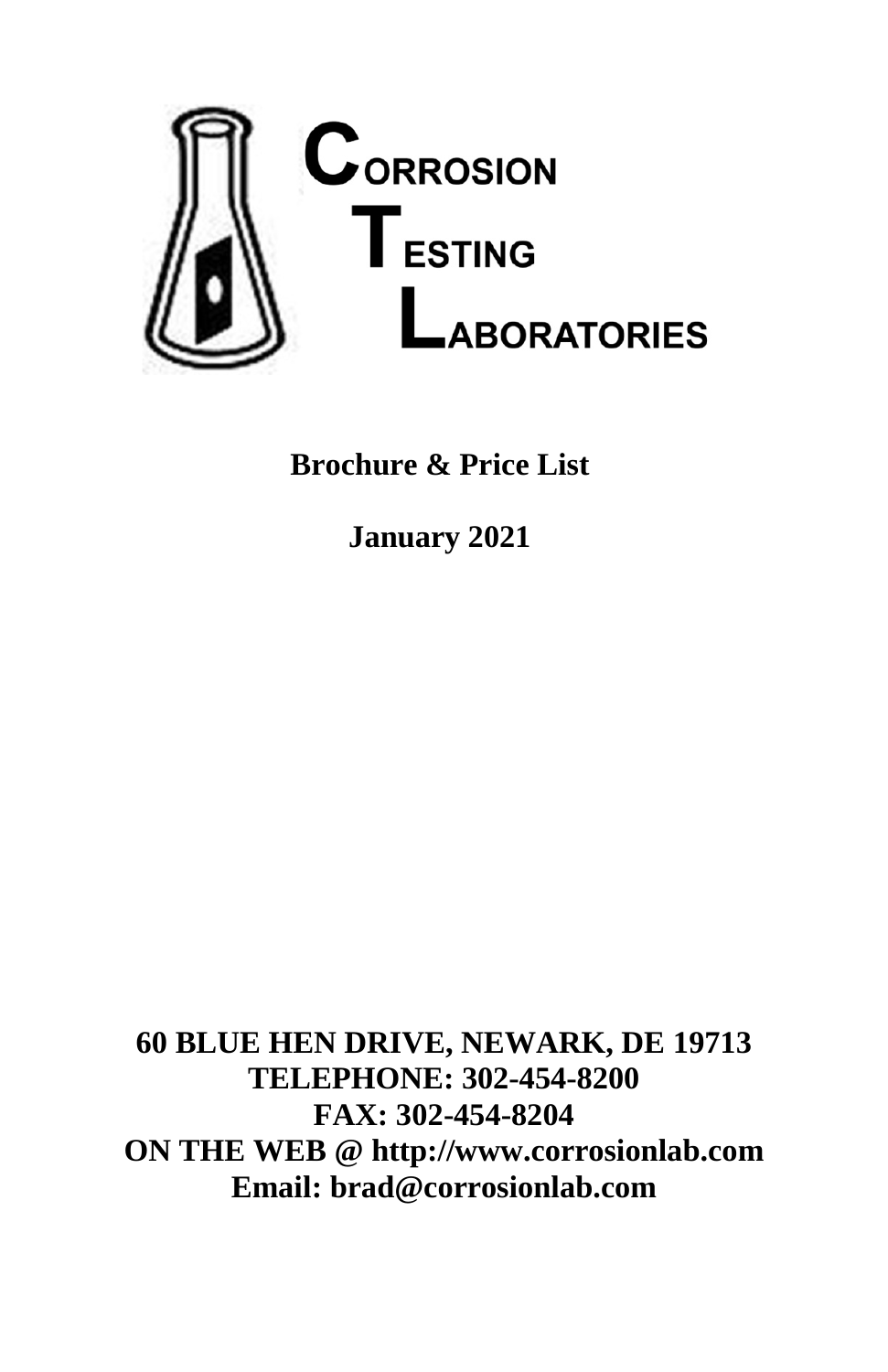#### **Corrosion Testing Laboratories, Inc.**

Corrosion Testing Laboratories, Inc. (CTL) is a complete, full service corrosion and materials evaluations facility, providing a wide variety of services to chemical, pharmaceutical, biomedical, petroleum, metal refinery, and other industries nation-wide and around the world. We offer conventional testing conforming to standard specifications (such as ASTM, NACE, MTI, ISO etc.) and also specialize in innovative, unique projects, custom-developed to meet sometimes elaborate and sophisticated needs of a client.

The CTL's staff is comprised of specialists proficient in Corrosion and Materials Consultation, Failure Analysis, and Expert Testimony. Articles published by CTL staff range in topics, such as Rouging, Formicary Corrosion, Medical Implant Testing, Failure Analysis, etc. In addition, the technical support staff of CTL has attained certifications from NACE International.

Being a fully equipped Corrosion, Materials and Assessment Facility, CTL offers a multitude of services to meet the needs of our clientele. Our services include:

- a) Corrosion Testing and Research
	- a. Medical Devices FDA Testing– ASTM F2129, F3044
	- b. Formicary Corrosion (a.k.a., ant's nest) of HVAC unitary and commercial condensers
	- c. ASTM Acceptance, Immersion testing, Hot Wall, etc.
	- d. DOT, GHS and EPA Corrosivity Testing
- b) Failure Analysis and Field Assessments
	- a. Microbiologically influenced corrosion, stress corrosion cracking, formicary corrosion, fatigue, etc.
	- b. Failures dealing with shafts, pumps, chillers, propellers, tubes/piping, boilers, bolts, water systems, etc.
	- c. Rouging Assessment audits for pharmaceutical applications
	- d. Non-Destructive Assessment wall assessments, etc.
	- e. Assessments of failures in fire sprinkler systems, cooling water loops, domestic & industrial plumbing, etc.
- c) Expert testimony and litigation support service
- d) Materials consultation
- e) Metallographic examination
- f) Chemical Analysis FTIR

CTL follows a rigid quality assurance program in all of its work. In doing so, CTL has met and exceeded customer and industry requirements, including the nuclear industry.

Listed in this packet are some conventional corrosion testing, failure analysis and chemical analysis that CTL conducts. Please inquire for customized testing or for help in choosing the right test for your needs.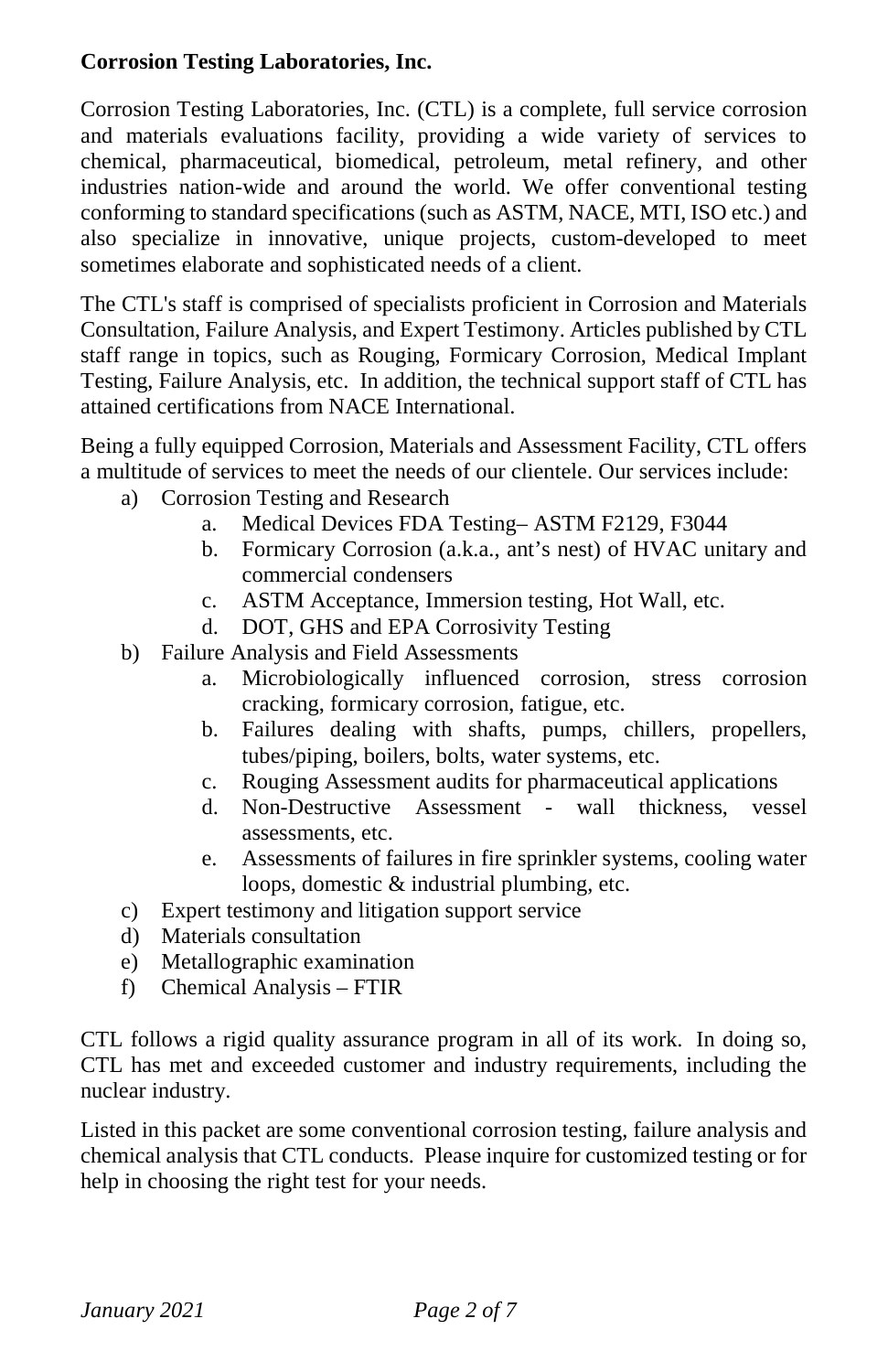| <u> Price List</u> |                            | <b>Page</b> |
|--------------------|----------------------------|-------------|
| 1.                 | <b>Corrosion Testing</b>   | $4 - 6$     |
| 2.                 | <b>Failure Analysis</b>    | 6           |
| <b>3.</b>          | <b>Metallography</b>       | 6           |
| 4.                 | <b>Chemical Analysis</b>   | 7           |
| 5.                 | <b>Expert Consultation</b> |             |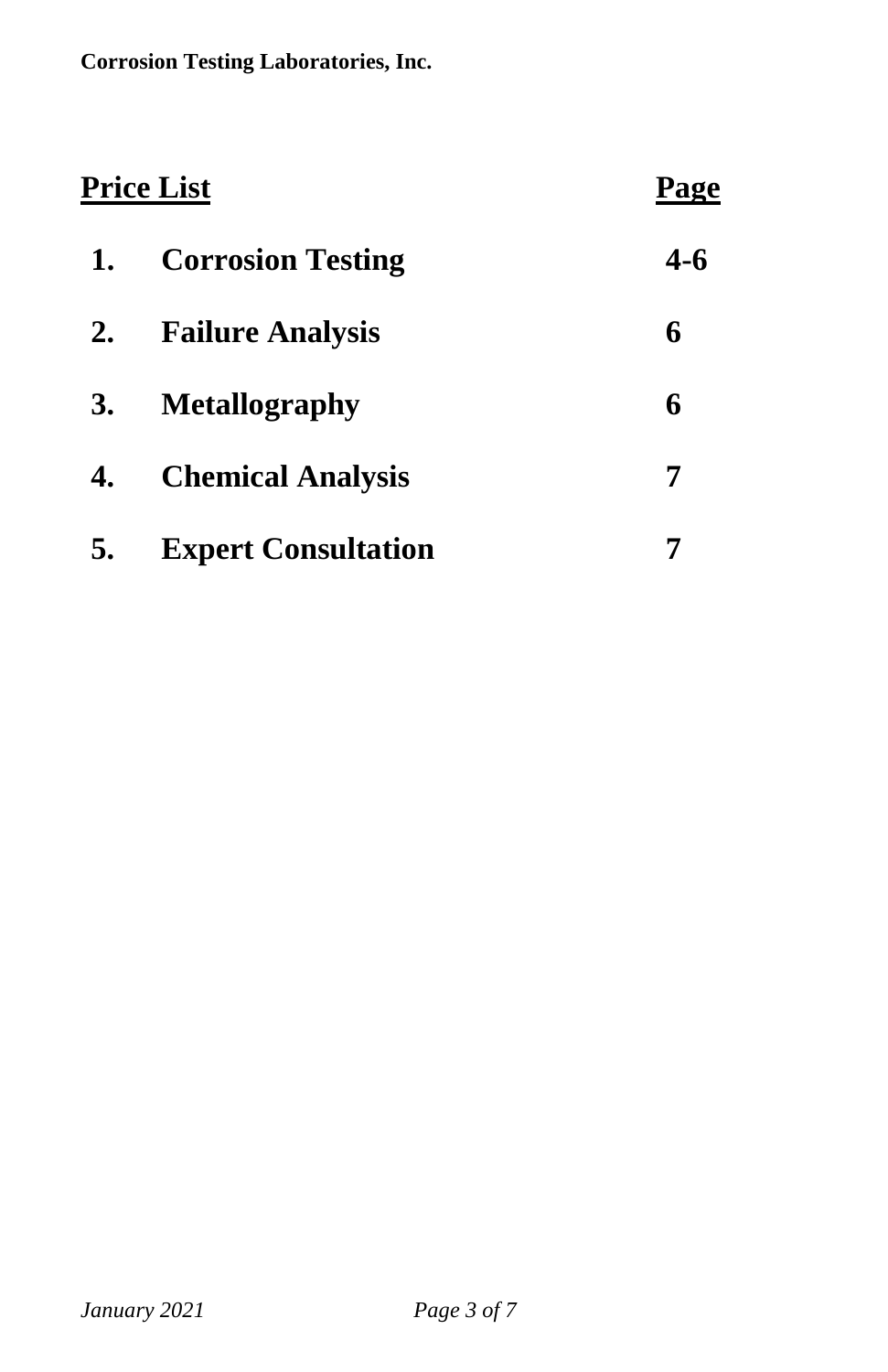# **Corrosion Testing Laboratories, Inc.**

| 1. CORROSION TESTING                                                    | (US \$/Test)     |  |  |
|-------------------------------------------------------------------------|------------------|--|--|
| Sample Preparation of Client Supplied Material                          | 60               |  |  |
| Sensitization/Heat Treating (per lot)                                   | 80               |  |  |
| Customer laboratory visit to oversee testing                            | 25% surcharge    |  |  |
| <b>Immersion Tests:</b>                                                 |                  |  |  |
| Standard (ASTM G 31) (1 week or less)                                   | 230              |  |  |
| Standard (ASTM G 31) (up to 30 days)                                    | 260              |  |  |
| <b>3-Phase Immersion Tests</b>                                          | 425              |  |  |
| Autoclave                                                               | Price on request |  |  |
| <b>ASTM Evaluation/Acceptance Tests:</b> (all others, quote on request) |                  |  |  |
| <b>Intergranular Corrosion:</b>                                         |                  |  |  |
| A-262 Practice A (Oxalic Acid Etch)                                     | 130              |  |  |
| A-262 Practice B (Streicher Test)<br>$\bullet$                          | 200              |  |  |
| A-262 Practice C (Huey Test)                                            | 295              |  |  |
| A-262 Practice E (Modified Strauss Test)<br>$\bullet$                   | 200              |  |  |
| G-28 Method A (Ferric Sulfate/Sulfuric) Acid                            | 200              |  |  |
| $G-28$<br>Method B (PEMT Test)<br>$\bullet$                             | 200              |  |  |
| <b>Stress Corrosion:</b>                                                |                  |  |  |
| $G-36$<br><b>Boiling Magnesium Chloride</b>                             | 500              |  |  |
| G-123 Boiling Sodium/Calcium/Lithium Chloride                           | 300              |  |  |
| $G-44$<br><b>Alternate Immersion</b>                                    | price on request |  |  |
| Pitting and Crevice Corrosion:                                          |                  |  |  |
| G-48 Method A or C (Ferric Chloride Pitting)<br>$\bullet$               | 200              |  |  |
| $G-48$<br>Method B or D (Ferric Chloride Crevice)<br>$\bullet$          | 225              |  |  |
| $G-61$<br><b>Cyclic Polarization (Hysteresis)</b><br>٠                  | 800              |  |  |
| G-150 Critical Pitting Temperature                                      | 850              |  |  |
| <b>National Association of Corrosion Engineers (NACE) Tests:</b>        |                  |  |  |
| TM-01-69<br>Standard Immersion (1 week or less)                         | 230              |  |  |
| TM-01-69<br>Standard Immersion (up to 30 days)                          | 260              |  |  |
| TM-01-74<br>Protective Coatings (per panel, 30 days)                    | 350              |  |  |
| Sulfide Stress Corrosion (ambient)<br>TM-01-77                          | price on request |  |  |
| TM-02-84<br>Resistance to Stepwise Cracking                             | 1395             |  |  |
| <b>Materials Technology Institute (MTI) Tests:</b>                      | price on request |  |  |
| <b>Heat Transfer Tests:</b>                                             |                  |  |  |
| Hot Wall Test                                                           | 375              |  |  |
| <b>Pressurized Hot Wall Test</b>                                        | 750              |  |  |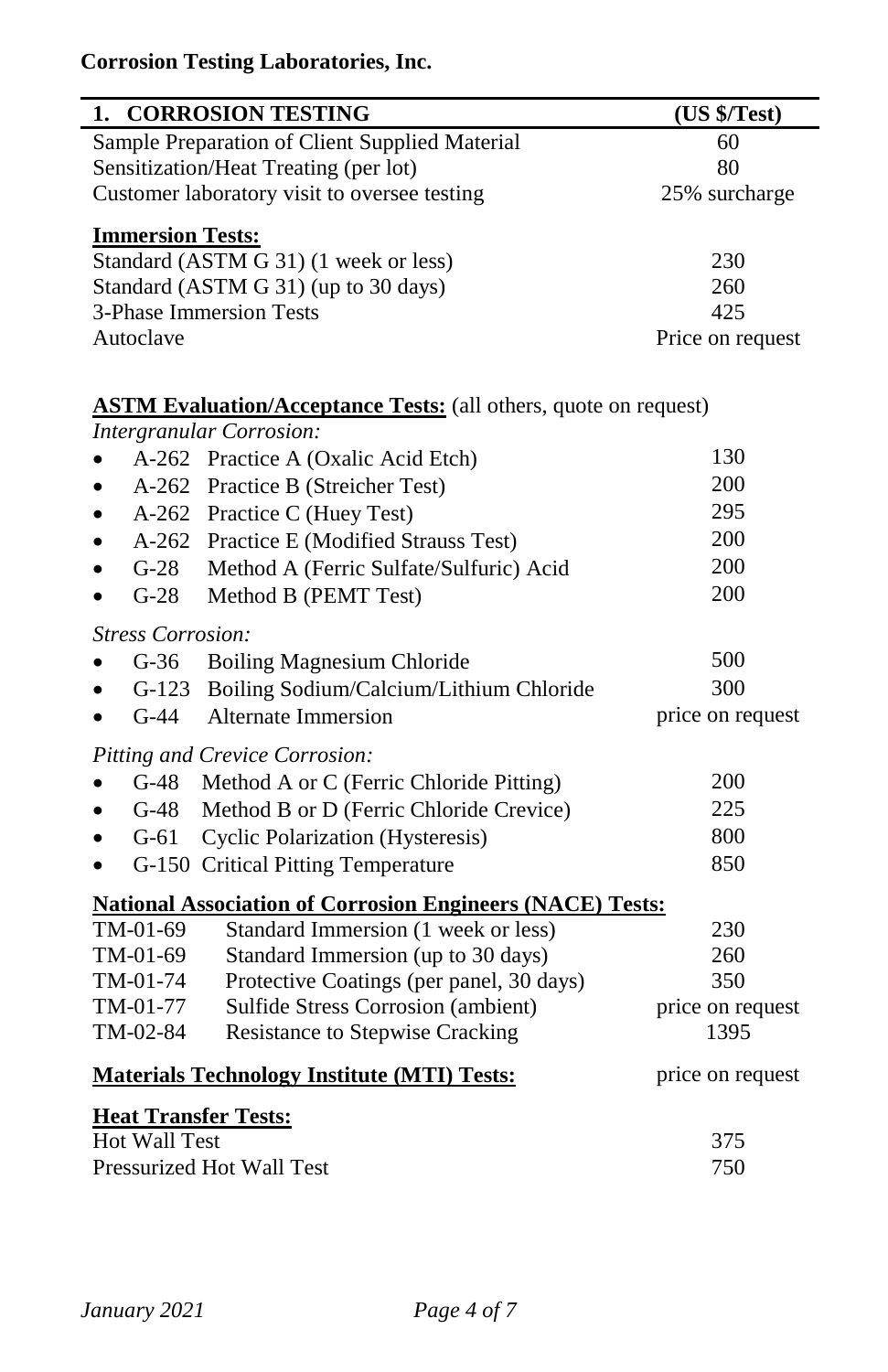| <b>CORROSION TEST (cont.)</b><br>1.                                                         | (US \$/Test)     |  |  |
|---------------------------------------------------------------------------------------------|------------------|--|--|
| ISO 6509 - Dezincification                                                                  | 400              |  |  |
| <b>Electrochemical Tests:</b>                                                               |                  |  |  |
| Potentiodynamic (Potentiostatic) Polarization (ASTM G 5 or G 61):                           |                  |  |  |
| Ambient pressure                                                                            | 800              |  |  |
| Autoclave (high temperature/pressure)                                                       | 1750             |  |  |
| Critical Crevice Temperature (CCT)                                                          | 850              |  |  |
| Critical Pitting Temperature (CPT) (ASTM G 150)                                             | 850              |  |  |
| Galvanic (Dissimilar Metal) Couple Test (ASTM G 71)                                         | 850              |  |  |
| <b>EIS Coating Evaluation</b>                                                               |                  |  |  |
| <b>Basic</b>                                                                                | 495              |  |  |
| Advanced                                                                                    | Price on Request |  |  |
| <b>Formicary Corrosion Assessments:</b>                                                     |                  |  |  |
| Formicary Corrosion - Pressurized Tube                                                      | Price on Request |  |  |
| Formicary Assessment of Coils                                                               | Price on Request |  |  |
| Evaluation of Fluids Suspected in Causing Formicary Corrosion:                              |                  |  |  |
| 1 - 2 Samples                                                                               | 500/sample       |  |  |
| 3 - 5 Samples                                                                               | 420/sample       |  |  |
| 6 - 10 Samples                                                                              | 375/sample       |  |  |
| $>10$ Samples                                                                               | 350/sample       |  |  |
| <b>Exposed Coupon Rack:</b>                                                                 |                  |  |  |
| <b>Test Specimen Evaluation</b>                                                             | 90               |  |  |
| Specimen racks - per customer's requirements                                                | Price on Request |  |  |
| Department of Transportation (DOT) - OSHA - GHS Corrosivity Tests:                          |                  |  |  |
| CFR Title 49, Chapter I, Section 173.137 (2005 Edition)                                     |                  |  |  |
| Skin Corrosivity Test - InVitro Corrositex Method                                           |                  |  |  |
| Qualified Sample                                                                            | 1395             |  |  |
| Non-qualified sample                                                                        | 995              |  |  |
| Metal Corrosivity Test (Steel and Aluminum) according to<br>UN Model Regulations Section 37 | 2350             |  |  |
| Metal Corrosivity Screening Test (Steel & Aluminum)<br>single specimen each.                | 450              |  |  |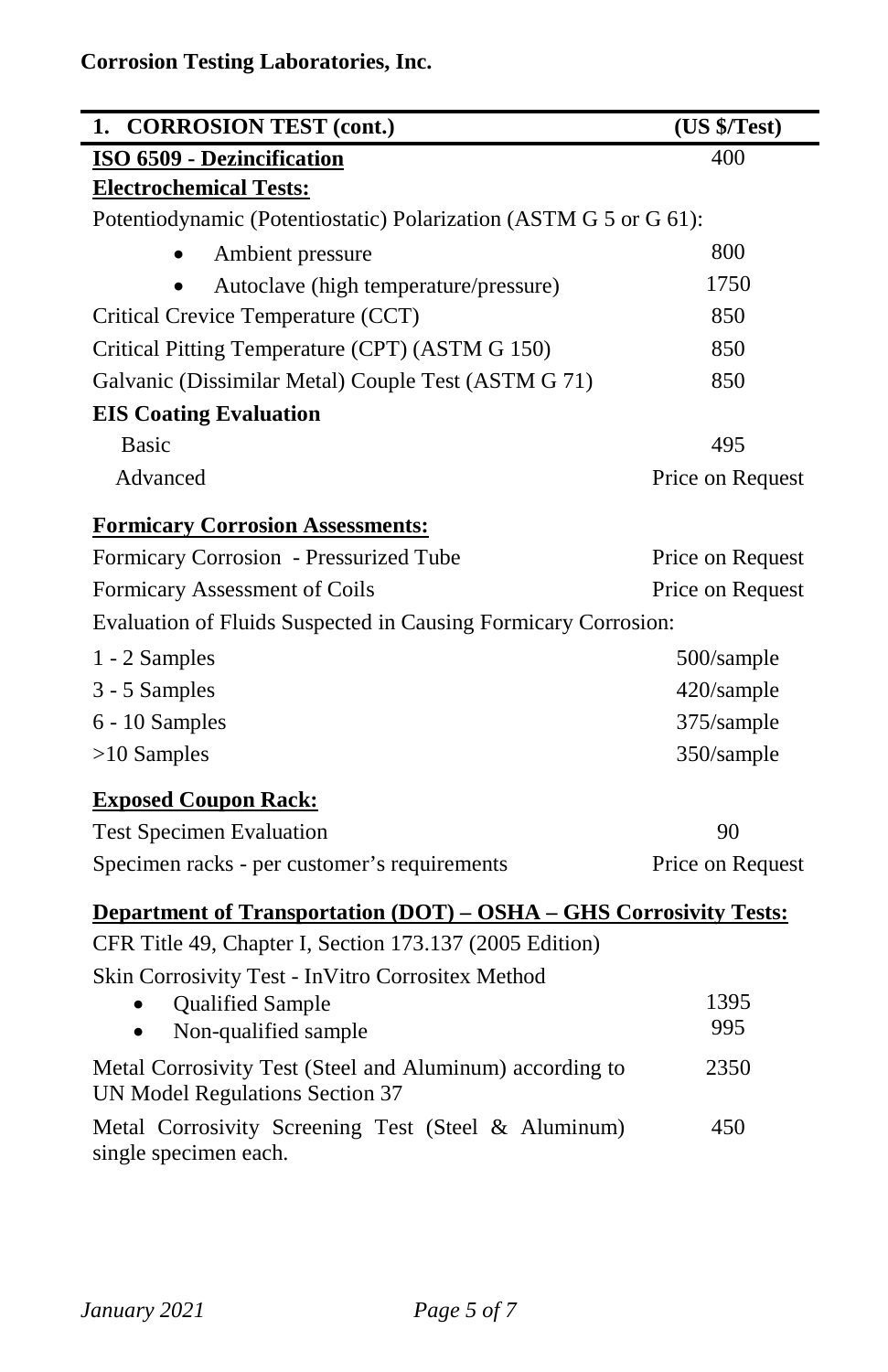| 1. CORROSION TEST (cont.)                                                                                     | (US \$/Test)          |
|---------------------------------------------------------------------------------------------------------------|-----------------------|
| <b>Environmental Protection Agency Test:</b>                                                                  |                       |
| EPA Publication SW-846, Method 1110 (Corrosivity<br>towards Steel)                                            | 375                   |
| <b>Custom Corrosion Evaluation Tests:</b>                                                                     | Price on Request      |
| <b>Test Specimens (most alloys available):</b>                                                                | Price on Request      |
| <b>Medical Implant Tests</b>                                                                                  |                       |
| ASTM F 2129 – pitting $&$ crevice corrosion                                                                   | Price will vary       |
| $ASTM F 3044 - galvanic corrosion$<br>$\bullet$                                                               | depending on          |
| ASTM F 3306 – metal ion leading<br>$\bullet$                                                                  | complexity of testing |
| ISO 16429 – electrochemical stability                                                                         |                       |
| $\mathbf{100}$ $\mathbf{100}$ $\mathbf{11}$ $\mathbf{0}$ $\mathbf{11}$ $\mathbf{1}$ $\mathbf{1}$ $\mathbf{1}$ |                       |

• ISO 10271 – Dental Implants

## **2. FAILURE ANALYSIS**

May include field investigations, laboratory examination, literature review, etc.

Price will vary depending on the complexity and level of investigation required.

For detailed information visit – www.corrosionlab.com/failure-analysis.htm

| METALLOGRAPHY                              | (US \$/hr.)      |
|--------------------------------------------|------------------|
| <b>Laboratory Metallography:</b>           |                  |
| Sample Preparation, including consumables  | 150              |
| Optical Microscopy (OM)                    | 150              |
| Scanning Electron Microscopy               | 325              |
| Energy Dispersant X-ray Spectroscopy (EDS) | 325              |
| <b>Client Directed Analysis</b>            | Price on Request |

### **On-site Metallography** Price on Request